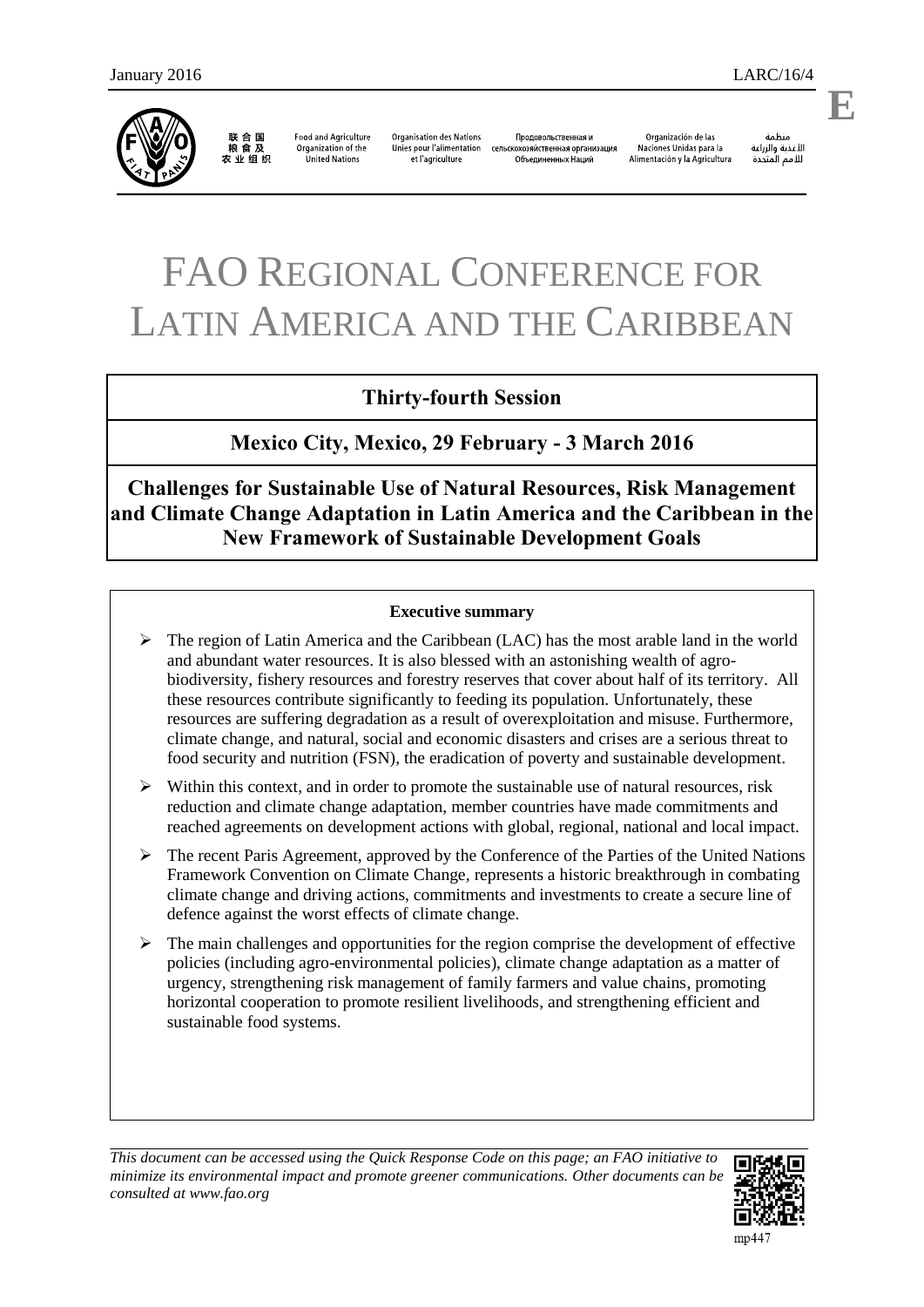#### **Suggested actions for the Regional Conference**

The Regional Conference could request the following from FAO:

- $\triangleright$  Support political dialogue between countries to identify agreed actions to promote better coordination between actions on climate change adaptation and risk management of disasters, through the exchange of experiences, practices, knowledge and technology between countries.
- $\triangleright$  Complement national support given to countries by the Organization within a regional context, in the prevention and mitigation of and preparation for extreme events with particular emphasis on vulnerable populations such as small-scale producers and family farming.
- $\triangleright$  Continue to strengthen national agricultural health and food safety systems, and develop programmes to strengthen national efforts for prevention, control and eradication of invasive species, pests and diseases.
- $\triangleright$  Continue to work on the development of guidelines to help formulate agro-environmental policies, based on the practical experience of countries, promoting a regional development programme that seeks to incorporate a relevant exchange of experiences and lessons learned by other countries on similar issues.

Please send any questions on this document to the Secretary for LARC 34, Tito.Diaz@fao.org

# **I. INTRODUCTION**

1. Latin America and the Caribbean achieved target 1C of the Millennium Development Goals (MDG), and the even more ambitious target of the World Food Summit, to halve both the proportion of the undernourished population and the number of undernourished people between 1990 and 2015. In order to continue to meet these targets, the region must intensify its work on promoting the sustainable use of natural resources, risk management and climate change adaptation to reduce the vulnerability of production systems and increase food security and nutrition.

2. Of the 17 Sustainable Development Goals (SDG) that were adopted as part of the 2030 Agenda for Sustainable Development, eight are directly related to the issues mentioned above. Furthermore, the recent historic Paris Agreement on climate change recognized "the fundamental priority of safeguarding food security and ending hunger, and the particular vulnerabilities of food production systems to the impacts of climate change". During the Third United Nations World Conference on Disaster Risk Reduction, the United Nations General Assembly approved the Sendai Framework that represents a new opportunity to consolidate the potential of the agricultural sector in risk reduction and to integrate agricultural sectors in strategies/policies/plans in order to create more resilient and sustainable communities.

3. The thirty-third FAO Regional Conference for Latin America and the Caribbean recognized the need for countries to develop national policy frameworks and strategies to protect natural resources and climate change adaptation of agriculture, forestry, aquaculture and fisheries, in tandem with what had already been agreed in other fora. Several organizations, initiatives and international fora in the region have addressed and established as a matter of priority the joint work of countries on issues relating to this document, including the Community of Latin American and Caribbean States (CELAC), the Central American Integration System (SICA), the Union of South American Nations (UNASUR), SAMOA (Small Island Developing States Accelerated Modalities of Action) Pathway,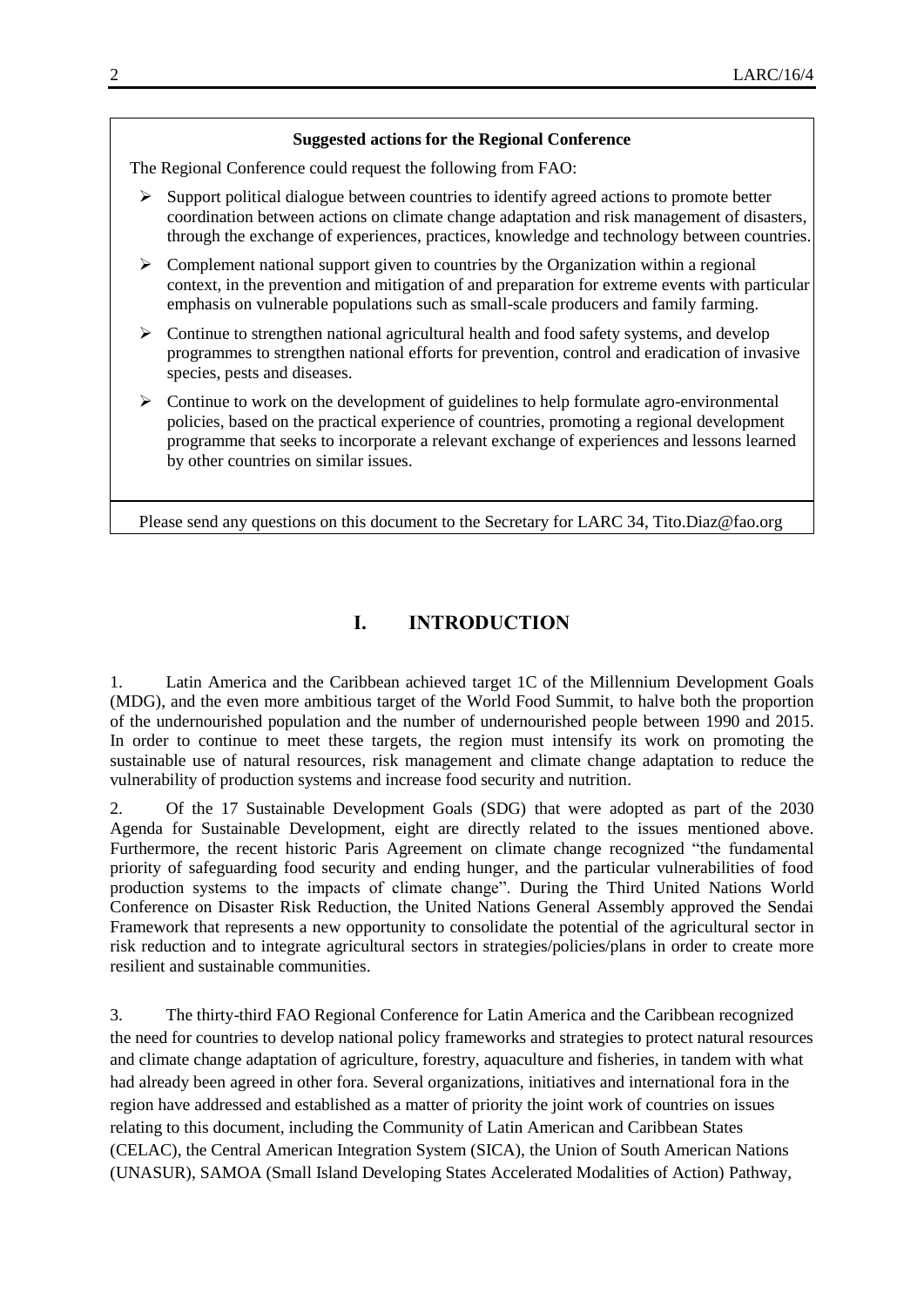the Caribbean Community (CARICOM), the Southern Common Market (MERCOSUR), Andean Community (CAN), Petrocaribe and the Southern Agricultural Council (CAS).

# **II. CURRENT SITUATION**

## **A. THE STATE OF NATURAL RESOURCES FOR AGRICULTURAL PRODUCTION**

4. As previously stated, LAC has the most arable land in the world and abundant water resources. It covers 15 percent of global land area, has 10 percent of world population and receives 29 percent of the planet's rainfall. However, the region is also home to both the most arid and most humid places on earth. The availability of water and the quality of soils vary considerably both between countries and between areas within the same country. In the last three decades, water extraction in the region has doubled at a much higher rate than the world average, with the majority being used for agriculture.

5. During the last 50 years (1961 - 2011), the region's agricultural surface area has increased considerably, surpassing 561 million hectares and now extending to 741 million hectares, with South America accounting for the greatest expansion. The expansion of production has generally been accompanied by an intensive use of inputs, water and soil degradation and a reduction in biodiversity and deforestation that undermines not only the quality and availability of natural resources but also the livelihoods of individuals. LAC accounts for 14 percent of global degradation.

6. LAC has an amazing wealth of genetic resources. Seven of the 25 most critical places in the world with high concentrations of endemic species are found in Latin America and the Caribbean. The region is the centre of origin for many species that form part of the diet of the world's population. There is also a countless number of species that are less widespread but that are essential for feeding local populations. Nevertheless, the region is experiencing plant and animal genetic erosion, as a result of the extension of the agricultural frontier and the overuse of few species, new breeds and varieties. Native species and traditional varieties are abandoned for monoculture and extensive stock raising. The diet of local populations is becoming increasingly homogenous and less varied.

7. The proportion of evaluated world fish stocks that are exploited in a biologically sustainable manner was reduced from 90 percent in 1974 to 71.2 percent in 2011. A similar trend is noticeable in the region. The average annual growth rate of fisheries and aquaculture production in Latin America and the Caribbean from 1974 to 2011 was only 3 percent with a downward trend in fisheries but an upward trend in aquaculture. Marine fisheries have increased to such an extent that there is barely margin for greater growth. Over the last few decades it has been noted that approximately 20 percent of freshwater fish species in the world has been classified as under threat, in danger and extinct.

8. Almost 47 percent of the earth's surface in the region is still covered by forests, representing approximately 22 percent of the world's total forest area. The rate of deforestation is high, but is falling. During the period 2000-2005 it was 4.8 million hectares per year and in the five years from 2010-2015 it was estimated at 2.2 million hectares per year.

## **B. CLIMATE CHANGE IN THE REGION'S AGRICULTURE**

9. Climate change poses a serious threat to food security and nutrition, the eradication of malnutrition and poverty, and sustainable development. It is estimated that climate change will reduce productivity, stability and farming income in many parts of the world, leading to the additional elements of stress and risk in areas that have a high level of food insecurity and nutrition. In Latin America and the Caribbean, the changes in rainfall patterns and in temperatures that affect the yields of staple crops such as wheat, rice and beans will generate pressure for non-agricultural areas to be used to grow food.

10. A recent report from the Inter-American Development Bank (IADB) on the region's agriculture and climate stated that "annual agricultural exports in Latin America and the Caribbean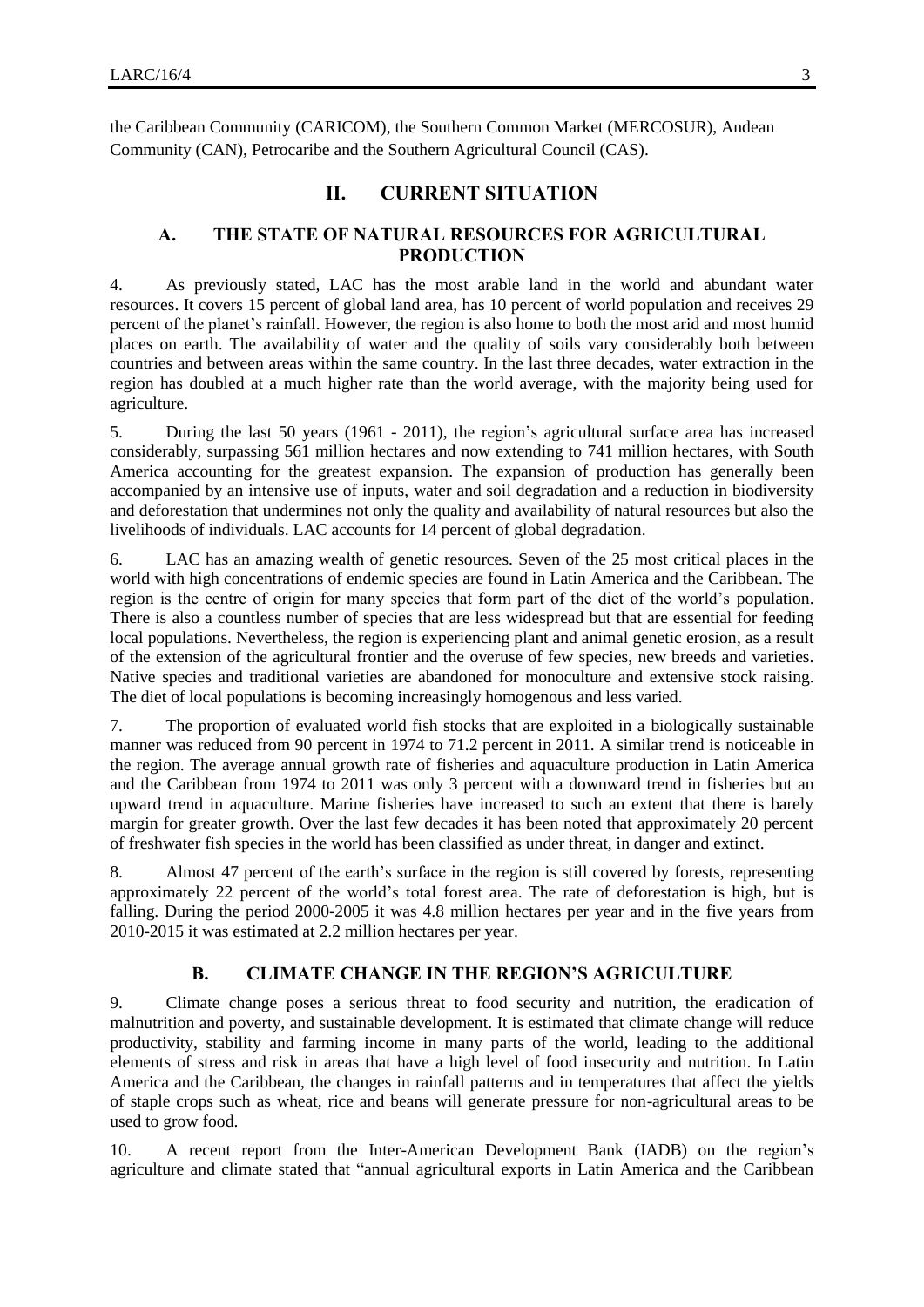could fall by almost USD 50 billion by 2050, solely as a result of the effects of climate change on crop yields. On a regional level it is anticipated that by 2020 there will be a fall in the yields of maize, soya, wheat and rice resulting in losses between USD 8 - 11 billion on net export profits".

11. Furthermore, according to the United Nations Environment Programme (UNEP), the "implications of rising sea levels in climate patterns could have particularly disastrous consequences for the Caribbean. Every aspect of Caribbean life would be affected and this could place even greater strain on its limited natural resources …". UNEP states that the annual cost of inaction in the Caribbean would be USD 22 billion per year by 2050 and USD 46 billion by 2100, as a consequence of damage from hurricanes to infrastructure and losses from a consequent drop in tourism. These costs represent 10 percent and 22 percent respectively of the current Caribbean economy.

12. The IADB estimated that LAC needs to invest an additional USD 1.1 - 1.3 billion annually in infrastructure and development of technical and institutional capacities in order to adapt to climate change. Coinciding with IADB estimates, the World Bank (WB) estimates requirements for adaptation by the region's agricultural sector at between USD 1.2 and 1.3 billion per year.

13. Climate change is altering risk patterns, the frequency of events and exposure, and the vulnerability of the population. One problem that needs to be tackled is investment in risk reduction versus investment in emergency response, taking into account country-specific increases in fiscal limitations and macroeconomic conditions. In order to do this, it would be necessary to make public accounts "greener" and thereby facilitate public and private sector investment for sustainable development.

# **C. RISK MANAGEMENT AND FOOD SECURITY AND NUTRITION**

14. The impact of natural disasters is increasing, affecting agriculture, food security and nutrition. This increase is due to the growing frequency and intensity of natural disasters and the exposure and vulnerability of individuals and natural, social and economic systems. In Latin America and the Caribbean, it is estimated that a third of the region's population live in areas with a high risk of geological natural disasters, particularly hydro-meteorological disasters. The rural population is the most affected, especially smallholders, who have low resilience and whose lives are hugely dependent on climate, trapping them in a recurrent cycle of poverty.

15. Natural disasters in LAC have led to major economic losses, putting food security and nutrition at risk. For example, in 2010, 98 of the greatest natural disasters in the world occurred in Latin America and the Caribbean, 79 of which were climatological. The International Center for Tropical Agriculture (CIAT) and the Economic Commission for Latin America and the Caribbean (ECLAC) state that "in the last 40 years, extreme events have intensified with adverse consequences for the agricultural sector. An estimate of damages and total losses, caused by the main events, which occurred between 1972-2007, yields a figure of almost USD 11 billion, equivalent to 5.7 percent of Central America's gross domestic product (GDP) for 2007. Almost 60 percent of that amount was due to the devastating effects of Hurricane Mitch in 1998. During this period, the agricultural sector suffered losses and damages totalling USD 3.7 billion. A very serious consequence was the destruction of physical capital (USD 2.072 billion), which tends to be slow to create in the sector".

16. Storms, (hurricanes, tropical storms, typhoons, strong winds) generally appear in the Caribbean and Mesoamerica. The countries with greatest exposure to cyclonic storms are Mexico and Cuba. Furthermore, the Dry Corridor (El Salvador, Guatemala, Honduras, Nicaragua and parts of Costa Rica and Panama) is one of the areas most affected by extreme weather events. For example, in the Caribbean in 2010, Hurricane Tomas in Saint Lucia generated losses equivalent to 43.4 percent of GDP, corresponding to nine times agricultural GDP and 47 percent of external public debt. Additionally, there are recurrent floods throughout the region, with the greatest economic impact in South and Central America. Droughts mainly affect South America (northeast Brazil, the Chaco and the northern-central part of Chile) and Central America (Arco Seco).

17. Historically, natural threats caused by geophysical events (volcanic eruptions, earthquakes and tsunamis) have led to large-scale disasters in the region. LAC has the greatest levels of seismic activity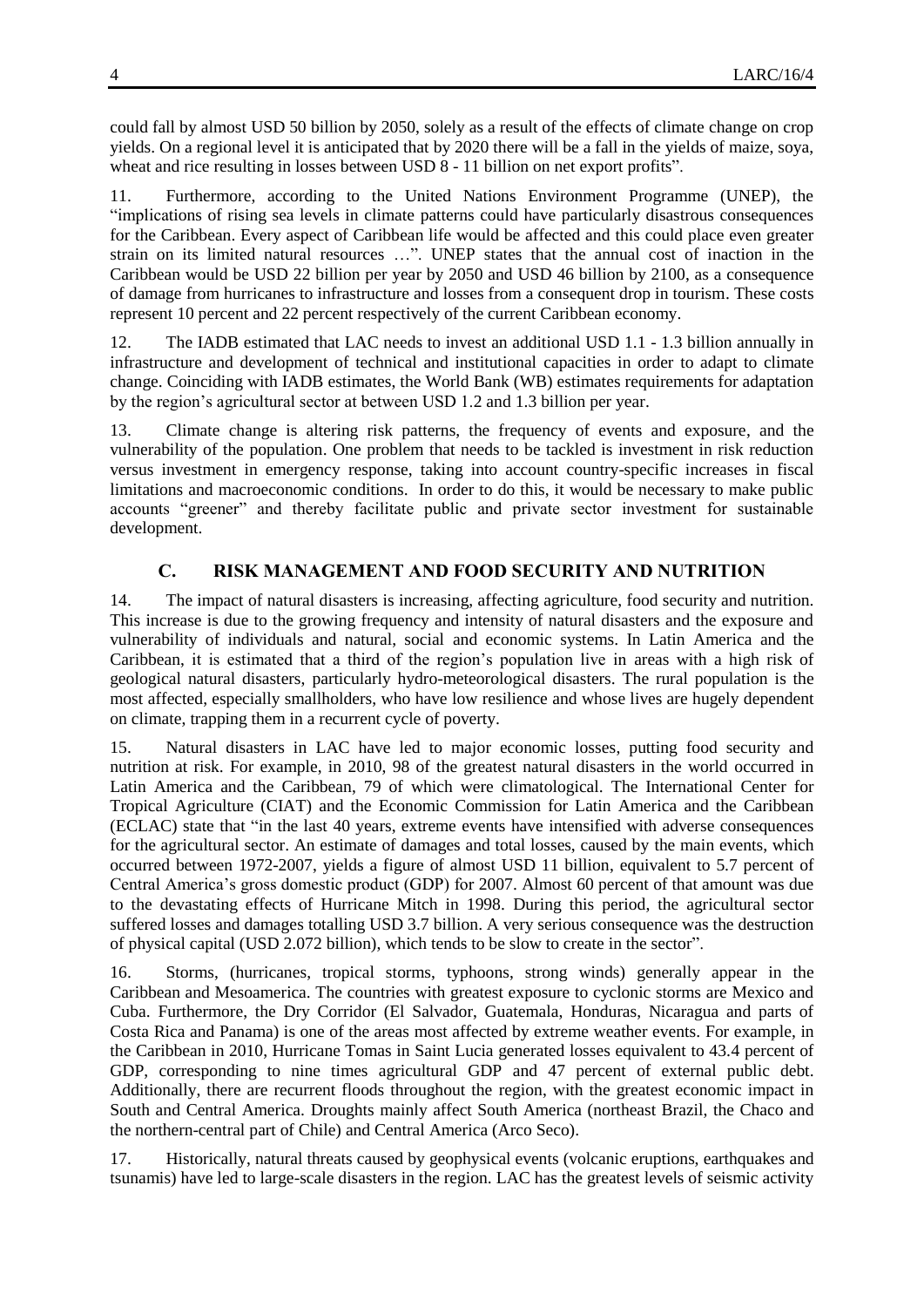in the world where between 80 and 85 percent of the world's energy is released in the form of earthquakes and volcanic eruptions.

18. As a result of intensified agricultural production, climate change and a greater commercial exchange in the region, LAC faces greater risks linked to invasive species, plagues, and crop and animal diseases. Plagues, pathogens and weeds cause more than 40 percent of losses of world food supply. Some of the most recent threats to the region are Huanglongbing, which attacks plant species of the citrus genus, and coffee rust, which led to a crisis in five Central American countries, resulting in losses of almost USD 550 million and the loss of 441 000 jobs during the 2012-2013 campaign. Other threats include foot-and-mouth disease, hog cholera, avian influenza (highly pathogenic), bovine paralytic rabies, bovine spongiform encephalopathy and acute hepatopancreatic necrosis (AHPND). Invasive species, such as the lionfish, affect the ecological balance of reefs with a consequent impact on the fisheries sector, the tourist sector and communities that depend on the resources. A worrying threat for the region, although the strain has not yet been reported, is Panama disease that destroys banana plantations.

19. Forest fires are another event that can be classified as natural in some cases, or as anthropogenic in the majority of cases. In Latin America and the Caribbean, the El Niño phenomenon has led to large-scale forest fires.

20. Finally, other threats to food security and nutrition are economic and financial crises. This was the case between 2006 and 2009, when as a result of the rise in food prices and the financial and economic crisis, the number of people living in the region suffering from hunger increased from 47 million to 53 million, almost reaching 1990 levels.

## **D. POLICY DIALOGUE AND RELATED INTERNATIONAL AGREEMENTS**

21. To promote the sustainable use of natural resources, climate change adaptation and mitigation, and to reduce risks that affect agriculture, and food security and nutrition, member countries have made commitments and reached agreement on the development of actions to be taken with global, regional, national and local impact.

22. The Rio+20 Conference agreed to set a series of Sustainable Development Goals (SDG). Of the 17 SDGs agreed by the countries for the 2030 Agenda, eight SDGs are related to issues discussed in this document. They are as follows:

- SDG 2. End hunger, achieve food security and improved nutrition and promote sustainable agriculture
- SDG 5. Achieve gender equality and empower all women and girls
- SDG 6. Ensure availability and sustainable management of water and sanitation for all
- SDG 9. Build resilient infrastructure, promote inclusive and sustainable industrialization and foster innovation
- SDG 11. Make cities and human settlements inclusive, safe, resilient and sustainable
- SDG 13. Take urgent action to combat climate change and its impacts
- SDG 14. Conserve and sustainably use the oceans, seas and marine resources for sustainable development
- SDG 15. Promote the sustainable use of terrestrial ecosystems, combat desertification, and halt and reverse land degradation and halt biodiversity loss

23. During the Third World Conference for Disaster Risk Reduction (DRR), the Sendai Framework was approved for DRR 2015-2030 (successor of the Hyogo Framework for Action 2005- 2015). This framework represents a new opportunity to boost risk reduction in the agricultural sector and integrate it into strategies/policies/plans to build resilient and sustainable communities.

24. In the 2015 CELAC Action Plan, member countries agreed to develop a regional strategy and a regional action plan on Integrated Disaster Risk Management and requested that "FAO and the World Food Programme (WFP) provide technical support with a view to design and implement regional initiatives geared towards the prevention, reduction and risk management of disasters". In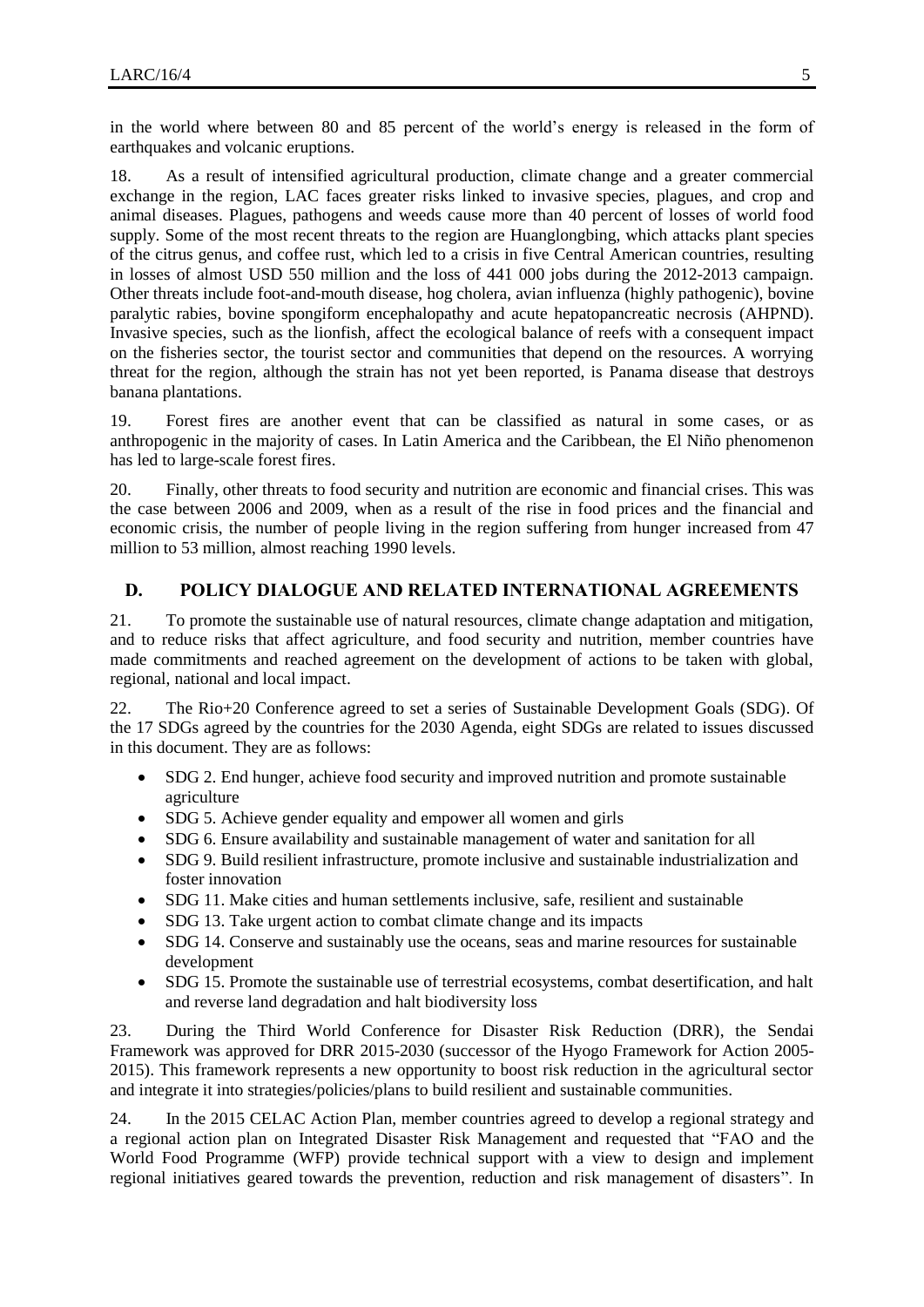Pillar 4 of CELAC 2025 Plan for Food Security, Nutrition and the Eradication of Hunger, countries committed to promoting the "stable food production and opportune management of man-made and natural disasters that may affect food availability", and agreed, amongst other things, to "create a Latin American and Caribbean programme of food reserves and supplies to face sociocultural disasters", "implement prevention and risk management programmes as well as disaster management to face events that could affect food security" and "establish a regional information system that complements existing subregional early warning systems ….", with gender mainstreaming.

25. In November 2014, the United Nations General Assembly approved the Small Island Developing States Accelerated Modalities of Action (SAMOA Pathway). The SAMOA Pathway recognizes that Small Island Developing States (SIDS) are basically net food importers and are therefore extremely vulnerable to the availability of said imports and volatility of prices. With regard to climate change, it recognizes that "this and rising sea levels continue to pose a significant risk to SIDS…and that, in some cases, they pose the biggest threat to survival and viability". With regard to risk management, it proposes supporting SIDS in "gaining access to technical support and funding for early warning systems …" and "establishing and reinforcing services to insure against national and regional risks …".

26. What is particularly important for the Caribbean is the 2014-2024 strategy for the integrated risk management approach developed by the Caribbean Disaster Emergency Management Agency (CDEMA). This strategy recognizes the "critical link between the management of disasters and sustainable development" and therefore proposes the integration of disaster management factors in country development planning and decision-making processes. This strategy was set up within the CARICOM Regional Framework 2005-2015.

27. Partner countries of the Central American Integration System (SICA) have agreed a Regional Strategy on Climate Change to complement national and local efforts. In 2010, they approved the Central American Policy for Integrated Risk Management (PCGIR) in Central America. As part of their work on integration, Central American countries have also approved a series of development instruments linked to environmental and agro-environmental issues, including the Mesoamerican Environmental Sustainability Strategy (EMSA), a strategic framework to reduce vulnerabilities and disasters in Central America, the Regional Disaster Risk Reduction Plan, the Central American Strategic Programme for Forest Ecosystem Management, a regional agreement for Integrated Water Resources Management (under review) and the Regional Agro-environmental and Health Strategy (ERAS).

28. The Constitutive Treaty of UNASUR states among its specific goals, "protection of our biodiversity, water resources and ecosystems, and cooperation among Member States in matters of disaster prevention and the fight against the causes and effects of climate change". UNASUR is currently preparing a South American strategy on Disaster Risk Reduction. It is also working towards a common policy on the management of natural resources, promoting changes to traditional exploitation systems, the generation of added value, and enabling work on building a collective conscience for development, exploitation and rational use of natural resources.

29. Issues relating to the management of natural resources, climate change and risk management have led to agreements between the countries within the framework of several other international organizations, initiatives and fora. They include MERCOSUR, that has set up the principles required for managing natural resources shared by states; the Andean Community (CAN), that has an Andean Environmental Agenda and that has agreed on a legal framework to adopt health and phytosanitary measures; Petrocaribe, that has agreed a series of actions to foster sustainable development through regulations that protect the environment and stimulate the rational use of resources. The Central American Agricultural Council (CAC), which is part of SICA and the Southern Agricultural Council (CAS), has also addressed these issues and reached specific agreements.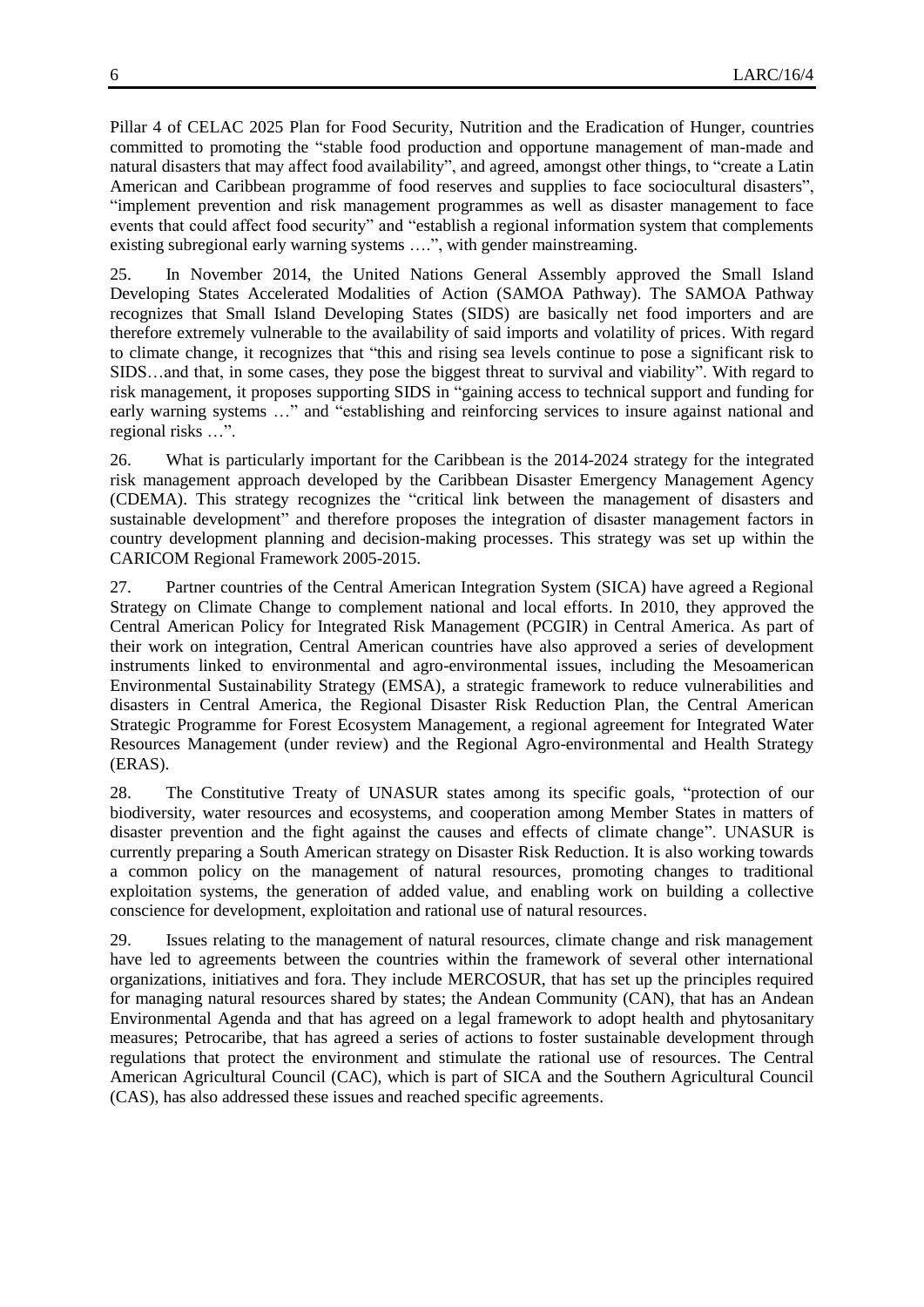## **III. CHALLENGES AND OPPORTUNITIES**

30. Sustainable Development Objectives are set up to offer opportunities to systematically address and boost the work and cooperation of proposals and commitments that have been made by different countries on different platforms, and in different fora for dialogue and policy agreements.

31. Given the particularities of the region, the following can be identified as challenges and opportunities: a) the need to promote agro-environmental policies that link agricultural production to the adequate management of natural resources; b) the urgent need for climate change adaptation to help reduce vulnerabilities and guarantee food availability; and c) the incorporation of practices geared towards risk reduction in particular for smallholder farmers and family farming. It is important to highlight that in order to address these challenges and take advantage of the opportunities, it is necessary to promote gender equality, and to create job opportunities and alternatives to promote the development of young people and especially women, thereby strengthening the resilience of livelihoods.

#### **Effective agro-environmental policy development**

32. LAC continues to increase food production in a sustainable manner by using productive, inclusive and integrated systems. Without having an agriculture that reduces the impact on the environment, "saves natural resources" and has a clear gender-based approach, food security and nutrition will be fragile or will be at risk of not being achieved. It is important for countries to promote transition towards more sustainable and integrated production practices (agriculture, livestock, forestry, fisheries and aquaculture). For this transition, a policy and legal framework is necessary as well as specific instruments for development. One tool for this approach is an agro-environmental policy that addresses the multiple purposes of the economic viability of food production, protects the environment and natural resources, combats rural and indigenous poverty and provides greater food security and nutrition for women, men, boys and girls. This calls for recognition at policy level of products that can be obtained from natural resources, and also of ecosystem services that can be generated by the sustainable use and protection of these resources.

33. The formulation and implementation of agro-environmental policies is an opportunity for different government sectors/institutions to work jointly. The effectiveness of agro-environmental policies largely depends on the choice of facilitation incentives and services offered by governments to encourage the participation of farmers and especially of rural and indigenous women. It is therefore necessary to consider the differing realities of smallholders and larger producers in the adaptation of the proposed measures. Simple production support measures (for example, access and efficient water use programmes) have led to significant progress in the mitigation of rural poverty and the negative impacts of agriculture on the environment, such as desertification, as well as contributing to food security and nutrition.

#### **Climate change adaptation is urgent**

34. Agriculture is very vulnerable to climate change. The gradual rise in temperature will modify the quantity and quality of food produced and could encourage the spread of plagues and diseases. Even though it is important to continue trying to reduce greenhouse gas emissions, mitigation in of itself is insufficient and will not be noticeable until the second half of the century. Countries need to boost adaptation strategies as a matter of urgency. Adaptation is an integrated and flexible process that depends on the sustainable management of natural resources and the application of good practices. Countries should promote the alignment of these practices in the context of current and future climate change impacts in their respective countries. Each country also needs to develop a solid understanding of the vulnerability of its food systems, its ecosystems, its communities and its national economy.

35. Countries need to have a stronger and more efficient adaptation approach, by diversifying rural production and integrating agriculture, livestock, agroforestry activities, classification and management of water and land, sustainable management of land, watershed management and disaster risk management/reduction.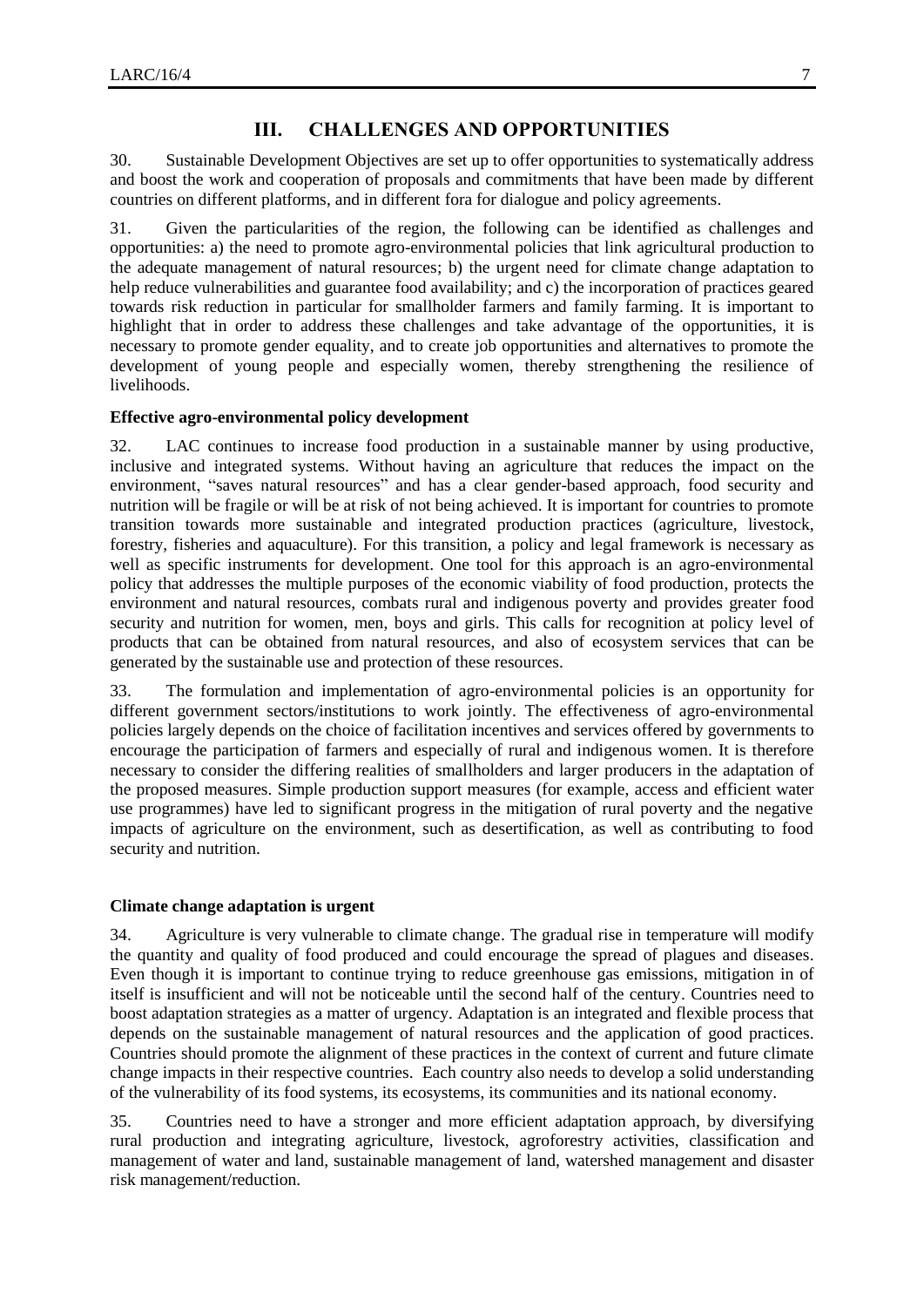36. A major adaptation action that can be developed in the short term by countries is the strengthening of current measures such as early warning systems and systems to detect critical climate change areas. Counties could focus their rural investments to reduce the effects through agricultural insurance and incentives to encourage farmers to adopt better agricultural practices and better use of land and water. It is also necessary to integrate policies between different levels of government and between different sectors, and to take advantage of possible synergies between mitigation and adaptation.

#### **Strengthening family farmers to promote risk management**

37. Family farmers that experience food insecurity and nutrition are the most vulnerable to the impacts of crises and disasters. They have a lower capacity for adaptation and recovery. The impact of disasters on FSN and livelihoods can be prevented or mitigated by applying the appropriate technologies and practices. Although much of this good practice is applied, greater outreach is required, which is why it is also important for countries to strengthen their national systems on rural extension and communication to help develop smallholders.

38. Countries should promote disaster risk management in the agricultural sector and in processes aimed at achieving FSN as well as promoting a gender-based approach at a regional, national, municipal and local level. In order to achieve this, it is necessary to strengthen countries' institutional capacities and increase the level of participation of producers and local authorities in national risk management systems. One key aspect of this is that countries make available up-to-date, trustworthy and quality information for the implementation and operation of early warning systems, risk evaluation and rapid measurement of the impacts of crises.

39. It is also important for countries to initiate systems that protect farmers from possible disasters through financial risk transfer mechanisms, such as agricultural insurance, contingency mutual funds, agricultural guarantee funds and others. In order to protect farmers, it is also important that countries strengthen their national plague and disease control systems for plants, animals and invasive species, and the regional coordination initiatives between these systems.

## **Cooperation between countries in the region to promote resilience of livelihoods**

40. As previously stated, there are a series of regional and subregional agreements, platforms, strategies and plans that promote the sustainable use of natural resources, climate change adaptation and mitigation, and risk reduction for agriculture and food security and nutrition. A major challenge for the region is to implement the proposals and agreements reached. One option is horizontal cooperation, which would promote the deployment and exchange of human, technical, financial and material resources, as well as the exchange of experiences and technologies between countries in Latin America and the Caribbean, thereby encouraging supportive development.

41. To support this, it will be particularly important for the region to work on horizontal cooperation on the following initiatives:

42. *Create a Latin American and Caribbean programme of food reserves and supplies to face sociocultural disasters (Pillar 4 of the CELAC Plan for Food Security and Nutrition 2025).* In many crisis situations there has been limited or insufficient availability of agricultural inputs, in particular plant material and a variety of seeds adapted to local conditions. The programme will enable the flexible transfer of food and productive agricultural inputs from strategic country reserves, to support other countries in emergency situations.

43. *The SAMOA Pathway for Small Island Developing States (SIDS).* As previously stated, the rises in both sea level and sea surface temperature, and the changes in rain patterns, as well as the impact of natural disasters and the degradation of coastal and marine ecosystems, are all adding additional pressure on the sustainable management of SIDS in the Caribbean. Overcoming climate change is more than a just a challenge for these countries, it is a question of survival. Therefore, it is essential for other countries to support SIDS in the Caribbean through horizontal cooperation, focusing on improving their adaptation and resilience capacities, while taking into consideration their respective vulnerabilities and unique economic, environmental and social situations.